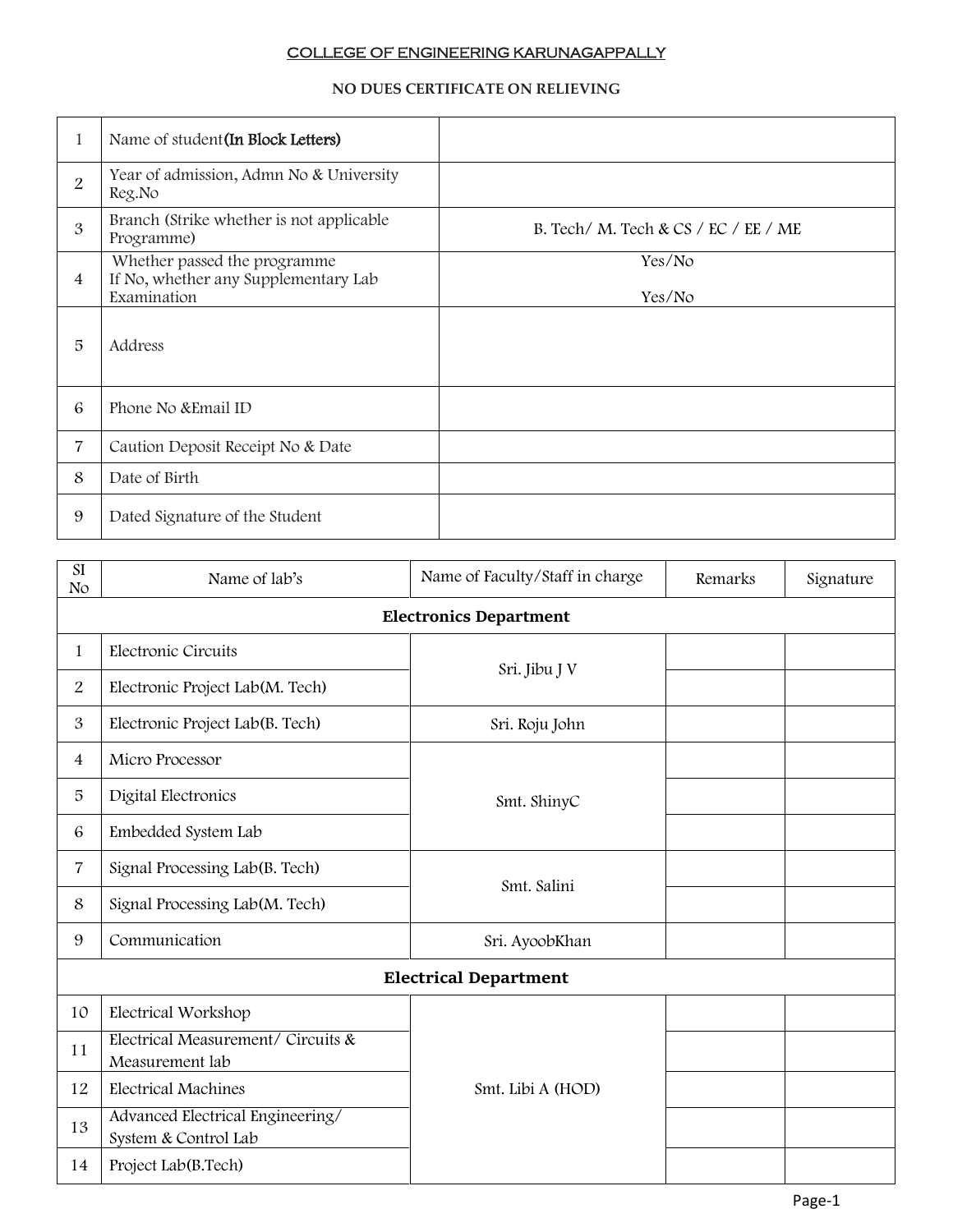| 15 | Electronics Circuits                         | Smt. Haseena PY     |                                    |  |  |
|----|----------------------------------------------|---------------------|------------------------------------|--|--|
| 16 | Digital Electronics                          |                     |                                    |  |  |
|    |                                              |                     | <b>Computer Science Department</b> |  |  |
| 17 | Computer Centre/Computer<br>Programming Lab  |                     | Sri. Manoj Ray D                   |  |  |
| 18 | Digital Image Processing                     |                     | Dr. Shajy L                        |  |  |
| 19 | Project Lab(B. Tech)                         |                     |                                    |  |  |
| 20 | Multimedia(IT)                               |                     | Dr. Smitha P                       |  |  |
| 21 | Project Lab(M. Tech)                         |                     |                                    |  |  |
| 22 | High Performance computing                   |                     | Smt. Dancy Kurian                  |  |  |
| 23 | Hardware/System Programming Lab/<br>Foss Lab |                     | Smt. ShaniRaj                      |  |  |
| 24 | Network Programming                          |                     | Smt. SabeenaK                      |  |  |
|    |                                              |                     | <b>Mechanical Department</b>       |  |  |
| 25 | Mechanical Workshop                          |                     | Sri. Baiju.V                       |  |  |
|    | <b>Other Departments</b>                     |                     |                                    |  |  |
| 26 | Library                                      |                     | Smt. Shiney Luke                   |  |  |
| 27 | Chemistry Lab                                |                     |                                    |  |  |
| 28 | Physics lab                                  |                     | Sri. Sajevan                       |  |  |
| 29 | Mechanical Department (HOD)                  |                     | Dr. Ajil Kumar                     |  |  |
| 30 | Electronics Department (HOD)                 |                     | Dr. C Gopakumar                    |  |  |
| 31 | Computer Science Departments<br>(HOD)        |                     | Sri. Manoj Ray D                   |  |  |
| 32 | Electrical Department (HOD)                  |                     | Smt. Libi A                        |  |  |
| 33 | Parent Teacher Association                   |                     | Dr. Shajy L                        |  |  |
| 34 | Alumni                                       |                     | Sri. Vinod R                       |  |  |
| 35 | Sports                                       |                     | B.Tech/M.Tech & CS/EC/EE/ME        |  |  |
| 36 | Training & Placement                         | Smt. Dancy Kurian   |                                    |  |  |
| 37 |                                              | $\mathsf G$         | Dr. Shajy L                        |  |  |
| 38 | Hostel                                       | L                   | Smt. Shani Raj                     |  |  |
| 39 | Office-Academic Section                      |                     | Smt. Sunitha K                     |  |  |
| 40 | Office-Accounts                              | Smt. Sandhya Murali |                                    |  |  |
| 41 | Office-Exam                                  | Smt. AnoopRaj TV    |                                    |  |  |
| 42 | Recommendations of the Class Advisor         |                     |                                    |  |  |